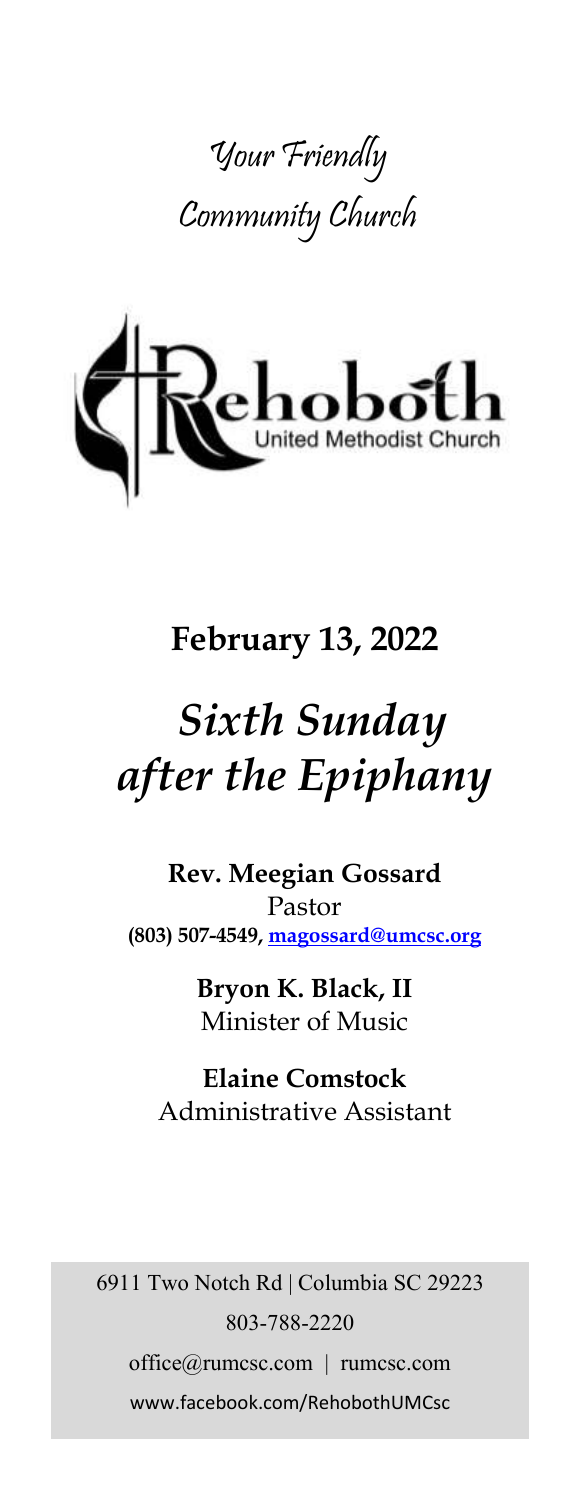## **ORDER OF WORSHIP**

**PRELUDE** "The Gift of Love"

## **WELCOME & ANNOUNCEMENTS** Judi Rose

**\*CALL TO WORSHIP** (Based on Psalm 1) Leader: With joy and delight, we gather to praise our Holy God! With reverence and awe, we approach our Gracious God.

**People: We give thanks that God understands us, and does not want us to be that which we were never created to become!**

Leader: Creating God, you call us to worship you as your children, made in your image, with a divine spark within each of us.

**People: We give thanks that God understands us, and encourages us to grow in our knowledge of God's awesome holiness.**

Leader: Glorious God, you invite us to sink our roots deep into your love and holiness and to grow stronger each day in our faith in you.

**People: We give thanks that God understands us and that the fruits we bear are consistent with what God created us to become. We gather to worship and praise our supporting and caring God. Amen.**

**\*HYMN UMH #154**

"All Hail the Power of Jesus' Name"

**\*PRAYER OF THE DAY**

**God of life, in Christ you resurrect all things. Raise us from death to life, that our transformation may bear witness to the power of your grace in our lives through Jesus Christ, the firstborn from the dead. Amen.**

**CHILDREN'S MOMENT** Diane Horn

## **PASTORAL PRAYER**

#### **THE LORD'S PRAYER:**

**Our Father, Who art in Heaven, hallowed be Thy name, Thy kingdom come, Thy will be done, on Earth as it is in Heaven. Give us this day our daily bread and forgive us our trespasses as we forgive those who trespass against us. And lead us not into temptation but deliver us from evil, for Thine is the kingdom, and the power and the glory forever. Amen.**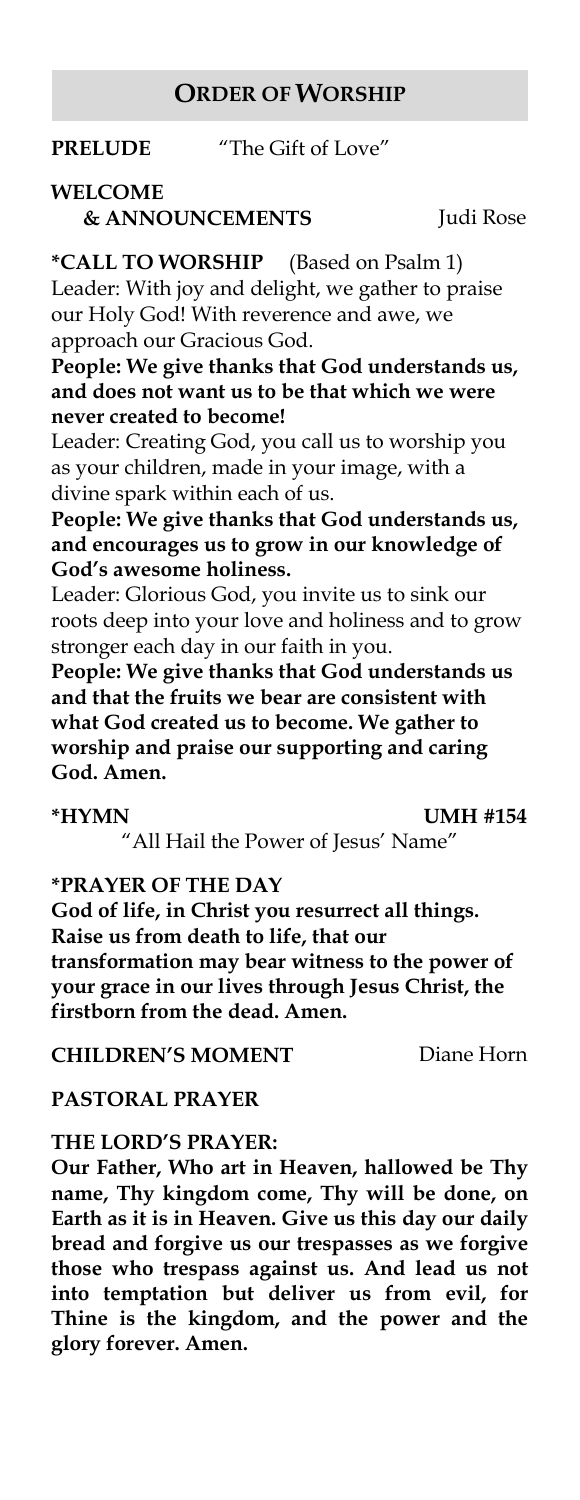### **OFFERING**

## **OFFERTORY ANTHEM RUMC Choir**  "Raise Up the Crown" **\*DOXOLOGY UMH #95 \*SCRIPTURE READING NT #165** II Corinthians 15:12-20 **SERMON** "The First Fruits"

**THE APOSTLES' CREED UMH #881**

**\*HYMN OF INVITATION UMH #529** "How Firm a Foundation"

## **INVITATION TO CHRISTIAN DISCIPLESHIP**

The altar is open for prayer. If you would like the pastor to pray with you, please so indicate. The doors of our church are open if anyone wants to join by profession of faith or by transfer.

## **\*BENEDICTION**

**AMEN RESPONSE UMH #898**

### **POSTLUDE**

"Raise Up the Crown"

*\*Please stand as you are able.*

## **WELCOME GUESTS**

We welcome you to our worship service this morning. If you are visiting, please complete a visitor's card located in your pew and place it in the offering plate.

Our mission project for February is to purchase Wal-Mart gift cards for the children at Epworth Children's home. If you would like to donate to this project, please see Tiffany Phillips.

Dave Petty is collecting warm clothing for the homeless. If you have extra coats, hats, gloves, etc., please bring them to the church and place in the large tote located in the hallway outside the church office.

The VITA Program (Volunteer Income Tax Assistance) will provide assistance preparing income tax returns for individuals on February 19 and March 26 in the CLC from 9 am – 12 noon. If you want more information on this program, please see Bill Rose or Tiffany Phillips.